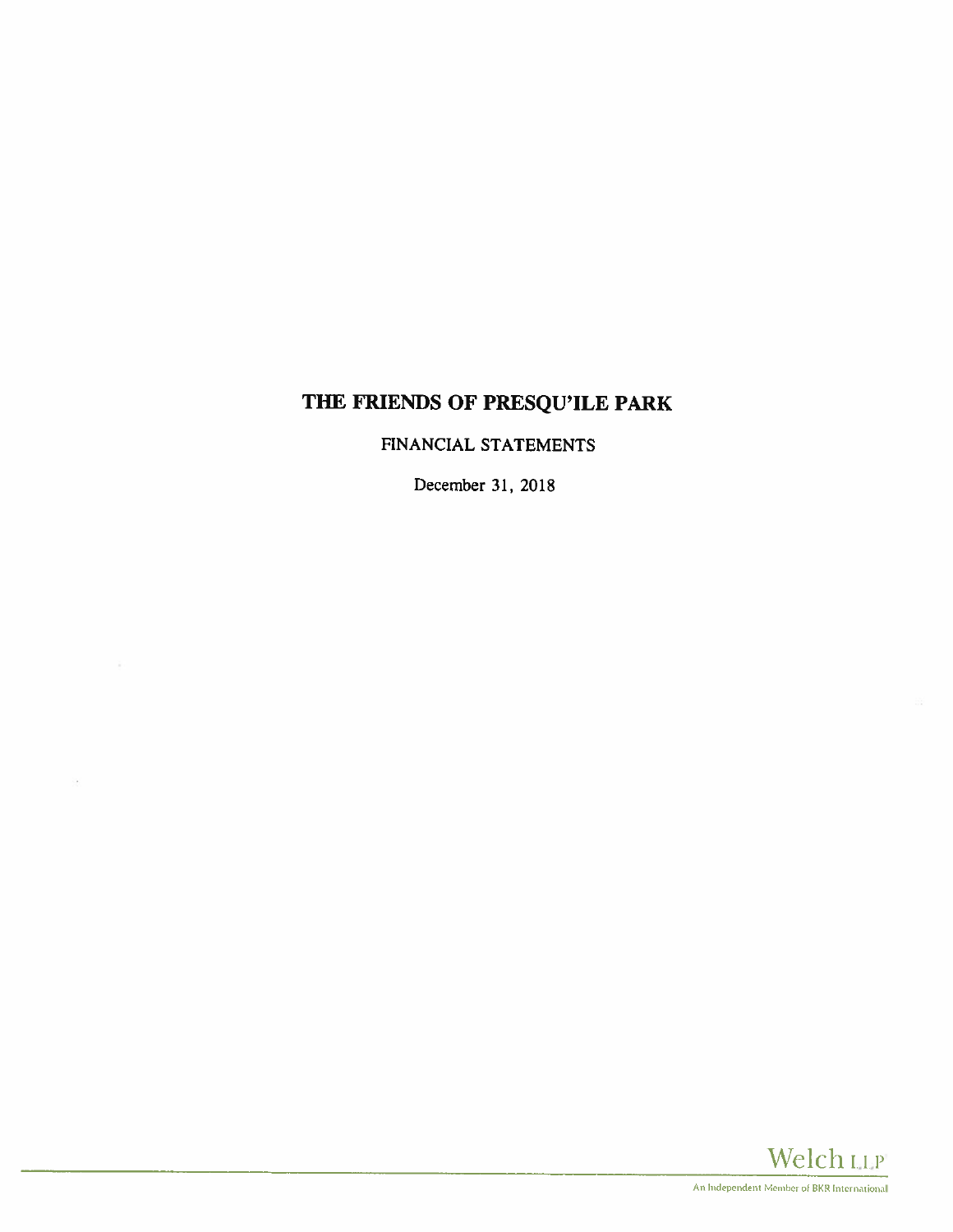INDEPENDENT PRACTITIONER'S REVIEW ENGAGEMENT REPORT

## To the Directors of THE FRIENDS OF PRESQU'ILE PARK

We have reviewed the accompanying financial statements of THE FRIENDS OF PRESOU'ILE PARK, which comprise the statement of financial position as at December 31, 2018, and the statements of operations and changes in net assets and cash flows for the year then ended, and <sup>a</sup> summary of significant accounting policies and other explanatory information.

## Management's Responsibility for the Financial Statements

Management is responsible for the preparation and fair presentation of these financial statements in accordance with Canadian accounting standards for not-for-profit organizations. and for such internal control as management determines is necessary to enable the preparation of financial statements that are free from material misstatement, whether due to fraud or error.

#### Practitioner's Responsibility

Our responsibility is to express <sup>a</sup> conclusion on the accompanying financial statements based on our review. We conducted our review in accordance with Canadian generally accepted standards for review engagements, which require us to comply with relevant ethical requirements.

<sup>A</sup> review of financial statements in accordance with Canadian generally accepted standards for review engagements is <sup>a</sup> limited assurance engagement. The practitioner performs procedures, primarily consisting of making inquiries of management and others within the entity, as appropriate, and applying analytical procedures, and evaluates the evidence obtained.

The procedures performed in <sup>a</sup> review are substantially less in extent than, and vary in nature from, those performed in an audit conducted in accordance with Canadian generally accepted auditing standards. Accordingly, we do not express an audit opinion on these financial statements.

#### Conclusion

Based on our review nothing has come to our attention that causes us to believe that the financial statements do not present fairly, in all material respects, the financial position of THE FRIENDS OF PRESQU'ILE PARK as at December 31, 2018. and the results of its operations and its cash flows for the year then ended in accordance with Canadian accounting standards for not-for-profit organizations.

 $We lchlll$ 

Trenton, Ontario CHARTERED PROFESSIONAL ACCOUNTANTS May 24, 2019 LICENSED PUBLIC ACCOUNTANTS

Welch LLp -Chartered Professional Accountants 67 Ontario Street, Trenton, ON KBV 2GB 1:6133921287 F: 613 392 5456 W: www.welch1lp.com 2 An independent Member of BKR International

Welch LLP<sup>®</sup>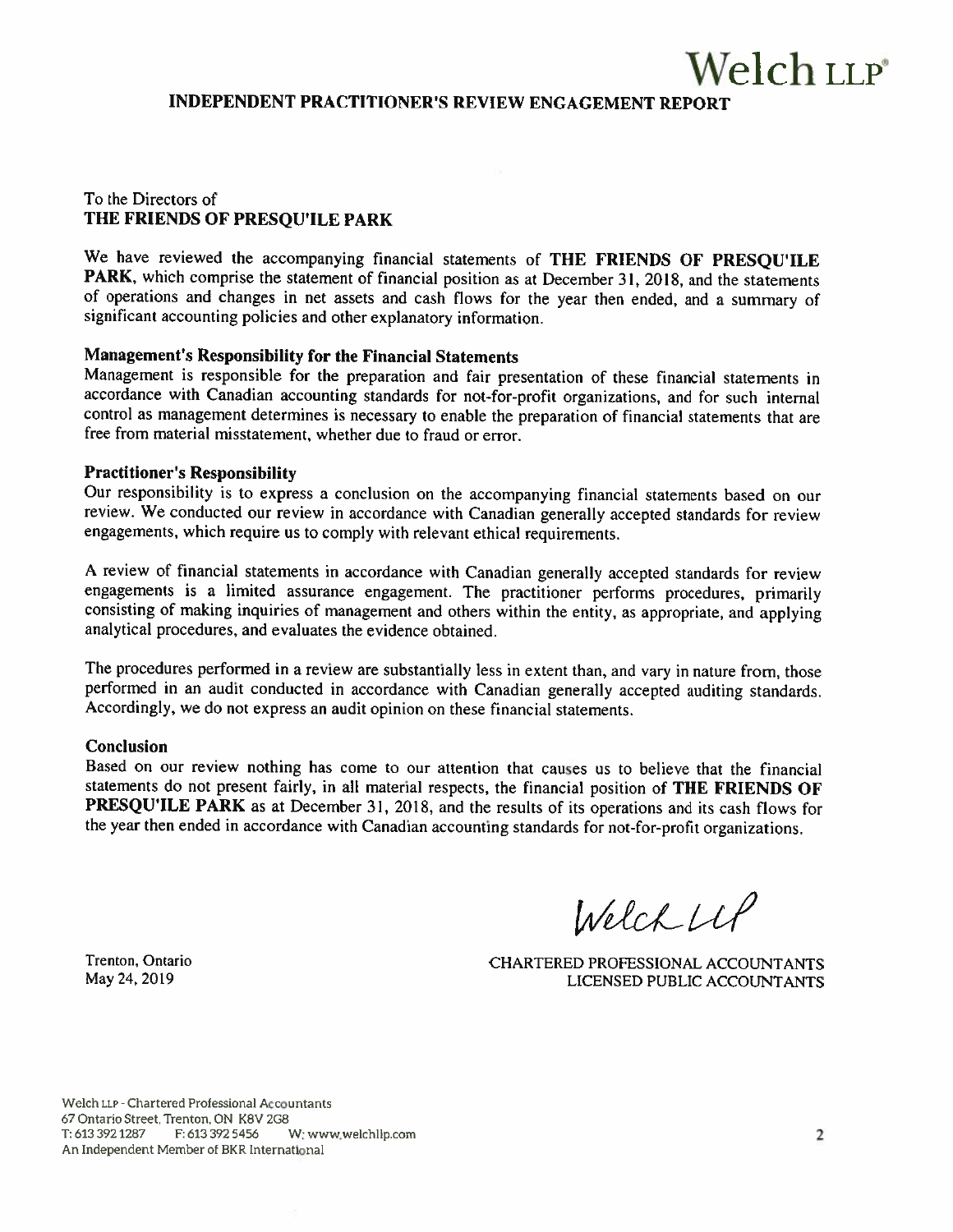# THE FRIENDS OF PRESQU'ILE PARK

(Incorporated without share capital under the laws of Ontario)

# STATEMENT OF FINANCIAL POSITION

# DECEMBER 31, 2018

# **ASSETS**

|                                           | 2018          |              | 2017    |
|-------------------------------------------|---------------|--------------|---------|
| <b>CURRENT ASSETS</b>                     |               |              |         |
| Cash                                      | \$<br>38,025  | \$           | 51,848  |
| Accounts receivable                       | 113           |              | 113     |
| Inventory                                 | 2,767         |              | 5,465   |
| Prepaid expenses                          | 3,758         |              | 3,511   |
|                                           | 44,663        |              | 60,937  |
| <b>INVESTMENTS</b> - note 4               | 183,275       |              | 200,991 |
|                                           | \$<br>227,938 | \$           | 261,928 |
| <b>LIABILITIES AND NET ASSETS</b>         |               |              |         |
| <b>CURRENT LIABILITIES</b>                |               |              |         |
| Accounts payable and accrued liabilities  | \$<br>3,850   | $\mathbf{s}$ | 4,027   |
| Government remittances payable            | 2,099         |              | 480     |
| Deferred contributions - 25th Anniversary |               |              |         |
| Environmental Fund - note 5               | 53,346        |              | 52,486  |
|                                           | 59,295        |              | 56,993  |
| <b>NET ASSETS</b>                         |               |              |         |
| Internally restricted - note 6            | 142,000       |              | 144,000 |
| Unrestricted                              | 26,643        |              | 60,935  |
|                                           | 168,643       |              | 204,935 |
|                                           | \$<br>227,938 | \$           | 261,928 |

Approved by the Board:

Director

Director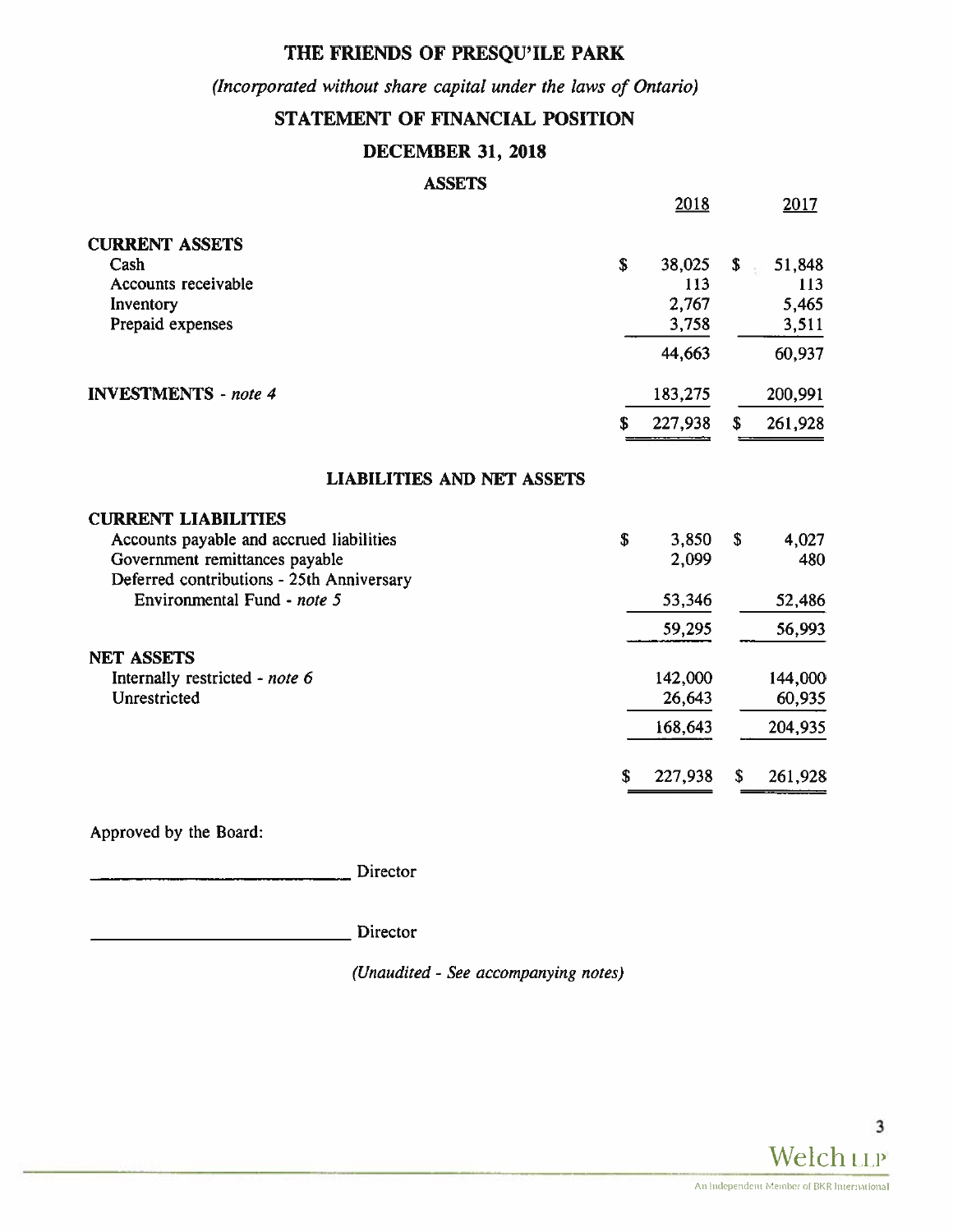# THE FRIENDS OF PRESQU'ILE PARK STATEMENT OF OPERATIONS AND CHANGES IN NET ASSETS YEAR ENDED DECEMBER 31, 2018

|                                                                | 2018                 | 2017          |
|----------------------------------------------------------------|----------------------|---------------|
| <b>REVENUES</b>                                                |                      |               |
| Fund Raising Events and Operations - gross profit - Schedule A | \$<br>55,847         | \$<br>50,349  |
| Donations                                                      | 6,274                | 11,035        |
| Memberships                                                    | 2,440                | 2,680         |
| Investment<br>Other                                            | 6,134                | 5,437         |
|                                                                | $\ddot{\phantom{0}}$ | 1,039         |
| <b>Total Revenues</b>                                          | 70,695               | 70,540        |
| PROGRAM EXPENSES - net - Schedule B                            |                      |               |
| Natural Heritage Education and Kids 'N Nature Program          | 46,378               | 31,868        |
| Park Improvements                                              | 12,802               | 4,353         |
| <b>Environmental Initiatives</b>                               | 11,938               | 8,516         |
| <b>Subtotal Program Expenses</b>                               | 71,118               | 44,737        |
| <b>OPERATING EXPENSES</b>                                      |                      |               |
| Promotion                                                      | 50                   | 980           |
| Bank charges and credit card costs                             | 4,691                | 3,905         |
| Equipment purchase                                             | 400                  |               |
| Insurance                                                      | 4,052                | 3,780         |
| Meetings                                                       | 553                  | 535           |
| Miscellaneous                                                  | 3,034                | 1,000         |
| Postage and office                                             | 6,033                | 3,826         |
| Professional fees                                              | 4,000                | 3,750         |
| <b>Subtotal Operating Expenses</b>                             | 22,813               | 17,776        |
| <b>Total Expenses</b>                                          | 93,931               | 62,513        |
| Excess (deficiency) of revenue over expenses before item below | (23, 236)            | 8,027         |
| Adjustment to fair market value of investments                 | (13,056)             | 9,220         |
| <b>EXCESS (DEFICIENCY) OF REVENUE OVER EXPENSES</b>            | (36, 292)            | 17,247        |
| NET ASSETS, beginning of year                                  | 204,935              | 187,688       |
| NET ASSETS, end of year                                        | \$<br>168,643        | \$<br>204,935 |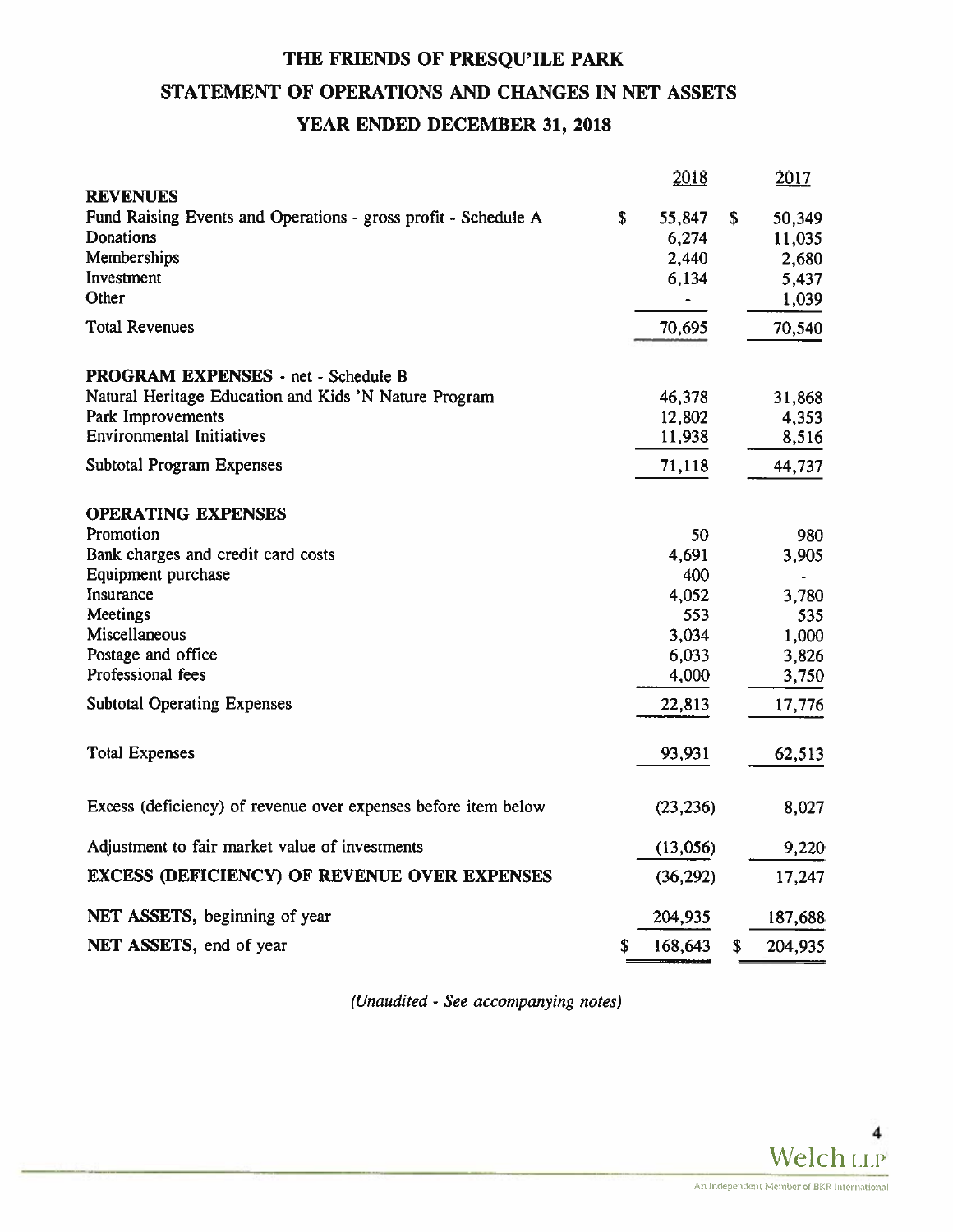# THE FRIENDS OF PRESQU'ILE PARK SCHEDULE OF FUND RAISING EVENTS AND OPERATIONS - GROSS PROFIT YEAR ENDED DECEMBER 31, 2018

|                                       |              | <b>SCHEDULE A</b> |
|---------------------------------------|--------------|-------------------|
|                                       | 2018         | 2017              |
| <b>Lighthouse Gift Shop</b>           |              |                   |
| Lighthouse Gift Shop sales            | \$<br>48,590 | \$<br>46,580      |
| Cost of sales                         | (32, 191)    | (30, 933)         |
| <b>Employment Grants</b>              | 3,981        | 3,578             |
| Wages                                 | (8,759)      | (8, 435)          |
| Gross profit                          | S<br>11,621  | \$<br>10,790      |
| Cost of Sales                         |              |                   |
| Inventory at beginning of year        | \$<br>5,465  | \$<br>4,403       |
| Purchases                             | 29,493       | 31,995            |
| Inventory at end of year              | 2,767        | 5,465             |
|                                       | 32,191<br>\$ | \$<br>30,933      |
| <b>Christmas at Presqu'ile</b>        |              |                   |
| Arts and crafts sales                 | \$112,096    | \$<br>103,873     |
| Tea room sales                        | 8,911        | 8,817             |
| Raffle ticket sales                   | 4,222        | 5,773             |
| <b>Total sales</b>                    | 125,229      | 118,463           |
|                                       |              |                   |
| Arts and crafts purchases             | 84,320       | 80,464            |
| Tea room supplies purchases           | 1,661        | 1,878             |
| Advertising and promotion             | 3,680        | 2,773             |
| Supplies and decorations              | 3,403        | 3,585             |
| Total purchases                       | 93,064       | 88,700            |
| Gross profit                          | 32,165<br>\$ | \$<br>29,763      |
|                                       |              |                   |
| <b>BBQs</b>                           |              |                   |
| <b>Sales</b>                          | \$<br>8,735  | \$<br>7,442       |
| Supplies purchases                    | 3,595        | 2,508             |
| Gross profit                          | 5,140<br>2   | S<br>4,934        |
| <b>Raffles and Other Events</b>       |              |                   |
| <b>Sales</b>                          | \$<br>6,921  | \$<br>5,067       |
| Supplies purchases                    |              | 205               |
| Gross profit                          |              |                   |
|                                       | \$<br>6,921  | \$<br>4,862       |
| <b>Total Fundraisers Gross Profit</b> | 55,847<br>\$ | \$<br>50,349      |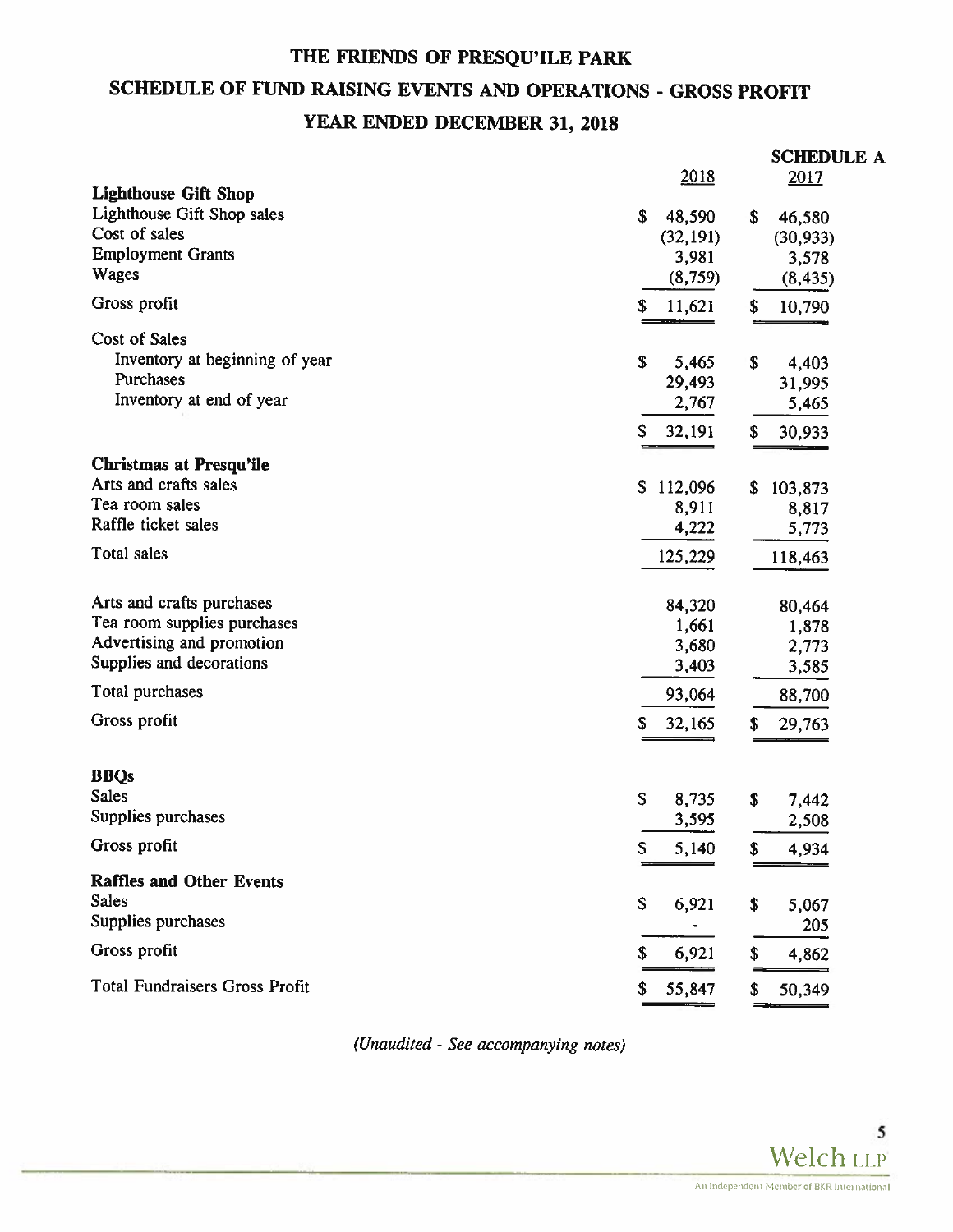# THE FRIENDS OF PRESQU'ILE PARK SCHEDULE OF CHARITABLE PROGRAMS - GROSS EXPENSES YEAR ENDED DECEMBER 31, 2018

|                                                                                                                                                          |    | 2018                           |              | <b>SCHEDULE B</b><br>2017               |
|----------------------------------------------------------------------------------------------------------------------------------------------------------|----|--------------------------------|--------------|-----------------------------------------|
| Kids 'n Nature<br>Summer Camp Participation Fee<br><b>Employment Grants</b>                                                                              | \$ | 13,970<br>3,222                | $\mathbf{s}$ | 10,790<br>2,951                         |
| <b>Total Revenues</b>                                                                                                                                    |    | 17,192                         |              | 13,741                                  |
| <b>Wages</b><br><b>School Program Expenses</b><br><b>Summer Camp Expenses</b>                                                                            |    | 33,336<br>2,075<br>6,333       |              | 23,880<br>599<br>5,732                  |
| Gross Expenses                                                                                                                                           |    | 41,744                         |              | 30,211                                  |
| <b>Natural Heritage Education Program</b><br><b>Employment Grants</b>                                                                                    |    | 11,752                         |              | 10,468                                  |
| <b>Total Revenues</b>                                                                                                                                    |    | 11,752                         |              | 10,468                                  |
| <b>Wages</b><br><b>Bursaries</b>                                                                                                                         |    | 30,578<br>3,000                |              | 22,866<br>3,000                         |
| <b>Gross Expenses</b>                                                                                                                                    |    | 33,578                         |              | 25,866                                  |
| <b>NATURAL HERITAGE EDUCATION PROGRAMS</b>                                                                                                               | S  | 46,378                         | \$           | 31,868                                  |
| <b>PARK IMPROVEMENTS</b><br>Trail improvements                                                                                                           | \$ | 4,290                          | \$           | 4,353                                   |
| <b>Beach Mobility Access</b>                                                                                                                             |    | 33,512                         |              |                                         |
| Municipal grant<br>Donation                                                                                                                              |    | 15,000<br>10,000               |              |                                         |
| <b>Beach Mobility Access</b>                                                                                                                             |    | 25,000<br>8,512                |              |                                         |
| TOTAL PARK IMPROVEMENTS                                                                                                                                  |    | 12,802                         | \$           |                                         |
| <b>ENVIRONMENTAL INITIATIVES</b><br><b>Invasive Species - Park Expenses</b><br>Species at Risk<br>Tern Research Study<br>Birding Program - Seed expenses | \$ | 4,213<br>6,000<br>3,500<br>565 | \$           | 4,353<br>2,500<br>4,775<br>2,500<br>419 |
|                                                                                                                                                          |    | 14,278                         |              | 10,194                                  |
| 25th Anniversary Base Contributions and donations                                                                                                        |    | 2,340                          |              | 1,678                                   |
| TOTAL ENVIRONMENTAL INITIATIVES                                                                                                                          |    | 11,938                         | \$           | 8,516                                   |
| <b>Total Funded Programs Expenses</b>                                                                                                                    | \$ | 71,118                         | \$           | 44,737                                  |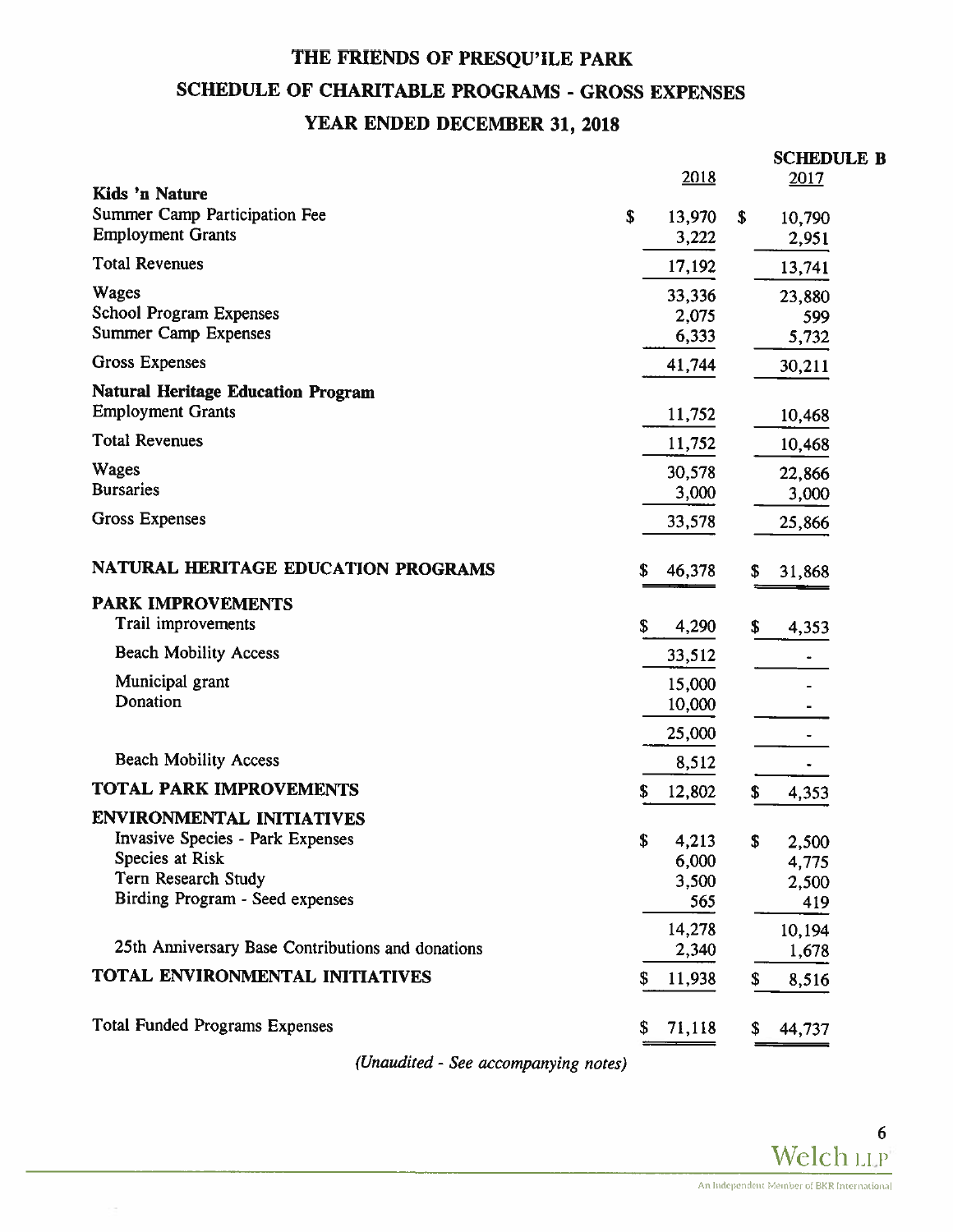# THE FRIENDS OF PRESQU'ILE PARK STATEMENT OF CASH FLOWS YEAR ENDED DECEMBER 31, 2018

|                                                              |    | 2018      |    | 2017      |
|--------------------------------------------------------------|----|-----------|----|-----------|
| CASH FLOWS FROM OPERATING ACTIVITIES                         |    |           |    |           |
| Excess (deficiency) of revenue over expenses                 | \$ | (36, 292) | \$ | 17,247    |
| Adjustment to fair market value of investments               |    | 13,056    |    | (9,220)   |
| Adjustment for donated shares                                |    |           |    | (5, 166)  |
|                                                              |    | (23, 236) |    | 2,861     |
| Changes in non-cash working capital components:              |    |           |    |           |
| Accounts receivable                                          |    |           |    | 1,704     |
| Inventory                                                    |    | 2,698     |    | (1,062)   |
| Prepaid expenses                                             |    | (247)     |    | (250)     |
| Accounts payable and accrued liabilities                     |    | (177)     |    | (4,616)   |
| Government remittances                                       |    | 1,619     |    | 2,448     |
| Deferred contributions - 25th Anniversary Environmental Fund |    | 860       |    | (143)     |
|                                                              |    | (18, 483) |    | 942       |
| <b>CASH FLOWS FROM INVESTING ACTIVITIES</b>                  |    |           |    |           |
| Proceeds on maturity of investments                          |    | 90,000    |    | 28,566    |
| Purchases of investments                                     |    | (85, 340) |    | (74, 532) |
|                                                              |    | 4,660     |    | (45, 966) |
| DECREASE IN CASH                                             |    | (13, 823) |    | (45, 024) |
| CASH, beginning of year                                      |    | 51,848    |    | 96,872    |
| CASH, end of year                                            | S  | 38,025    | S  | 51,848    |

(Unaudited - See accompanying notes)

 $\label{eq:2.1} \begin{array}{ll} \mathbb{E} \tilde{\mathbb{X}} & \mathbb{E} \left[ \mathbb{E} \left[ \mathbb{E} \left[ \mathbb{E} \left[ \mathbb{E} \left[ \mathbb{E} \left[ \mathbb{E} \left[ \mathbb{E} \left[ \mathbb{E} \left[ \mathbb{E} \left[ \mathbb{E} \left[ \mathbb{E} \left[ \mathbb{E} \left[ \mathbb{E} \left[ \mathbb{E} \left[ \mathbb{E} \left[ \mathbb{E} \left[ \mathbb{E} \left[ \mathbb{E} \left[ \mathbb{E} \left[ \mathbb{E} \left$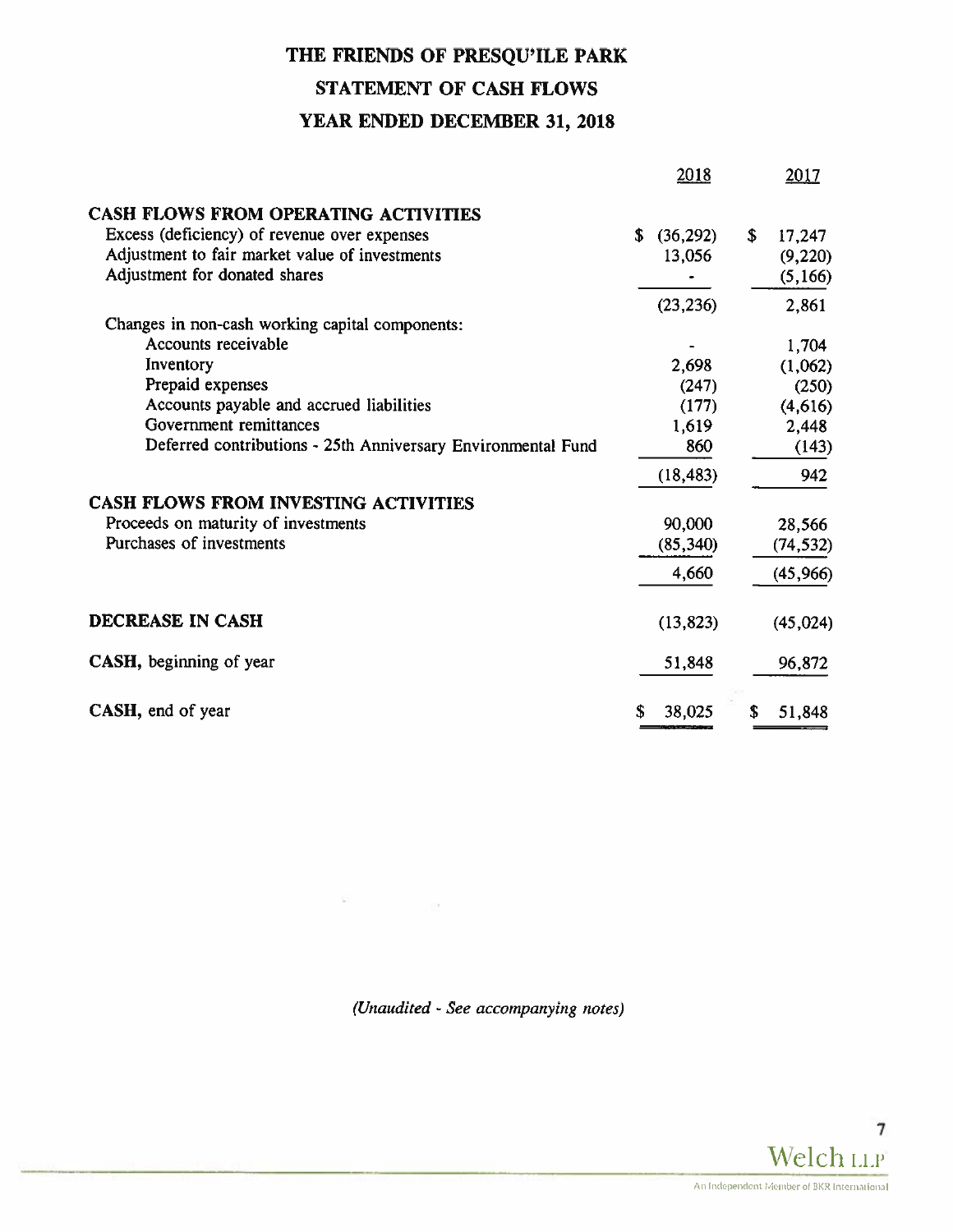#### $1<sub>1</sub>$ PURPOSE OF ORGAMZATION

The Friends of Presqu'ile Park is an incorporated organization whose purpose is to encourage and support interpretive, educational, scientific, historical, protection and preservation programs related to the natural and historical resources of Presqu'ile Provincial Park. The Friends of Presqu'ile Park is a not-for-profit organization and as such is exempt from income taxes.

# 2. SIGMFICANT ACCOUNTING POLICIES

## Basis of Accounting

The financial statements have been prepared in accordance with Canadian accounting standards for not-for-profit organizations.

## Revenue Recognition

The Corporation follows the deferral method of accounting for contributions. Restricted contributions are recognized as revenue in the year in which the related expenses are incurred. Unrestricted contributions are recognized as revenue when received or receivable if the amount to be received can be reasonably estimated and collection is reasonably assured.

Revenue is recognized at the time goods are shipped or services are supplied to customers. Provision is made for expected collection losses based on the Corporation's past experience.

### Contributed Materials and Services

Contributed materials are recorded at the fair market value of the items contributed on the date of contribution. Due to the difficulty in determining the fair value of volunteer services, contributed services are not recognized in the financial statements.

### Inventory

The inventory is valued at the lower of cost and market with cost being determined on <sup>a</sup> first-in, first-out basis.

### Financial Instruments

The Corporation's cash and investments are initially recognized and subsequently measured at fair market value. All other financial instruments are subsequently measured at amortized cost.

8

Welch LLP An Independent Member of BKR International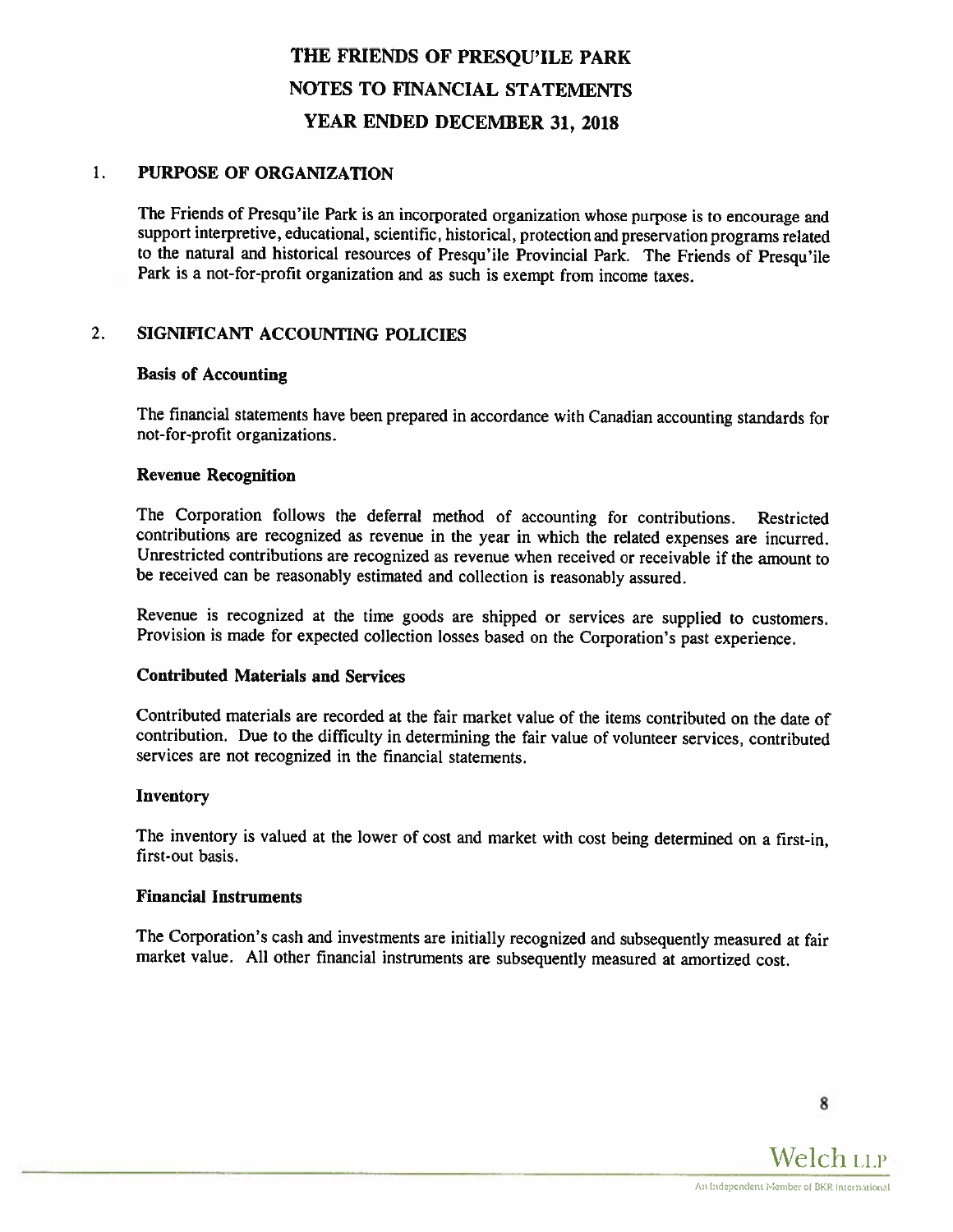# 2. SIGNIFICANT ACCOUNTING POLICIES (continued)

# Tangible Capital Assets

The Corporation is considered to be <sup>a</sup> "small organization" for the purposes of the accounting recommendations of Chartered Professional Accountants Canada applicable to not-for-profit organizations. Accordingly. tangible capital assets are expensed at the time of purchase. Proceeds of disposition are shown as revenue when an item is sold.

### Use of Estimates

The preparation of financial statements in conformity with Canadian accounting standards for notfor-profit organizations requires management to make estimates and assumptions that affect the reported amounts of assets and liabilities and disclosure of contingent assets and liabilities at the reporting period. Significant estimates include the recording of accrued liabilities. Actual results could differ from those estimates.

# 3. FINANCIAL INSTRUMENTS

### Credit Risk

The Corporation is exposed to credit risk resulting from the possibility that parties may default on their financial obligations. The Corporation's maximum exposure to credit risk represents the sum of the carrying value of its cash, its guaranteed investment certificates and its accounts receivable. The Corporation's cash and guaranteed investment certificates are deposited with <sup>a</sup> Chartered bank and as <sup>a</sup> result management believes the risk of loss on these items to be remote. As accounts receivable includes accrued interest on investments, management believes that all accounts receivable at year-end will be collected and has not deemed it necessary to establish an allowance for doubtful accounts.

### Liquidity Risk

Liquidity risk is the risk that the Corporation cannot meet its commitments when they become due.<br>The Corporation manages this risk by reviewing future cash flow requirements, anticipating investing and financing activities and holding assets that can be readily converted into cash.

### Market Risk

Market risk is the risk that the fair value or future cash flows of <sup>a</sup> financial instrument will fluctuate because of changes in market prices. Market risk is comprised of currency risk, interest rate risk and other price risk.

9

Welch LLP An Independent Member of BKR International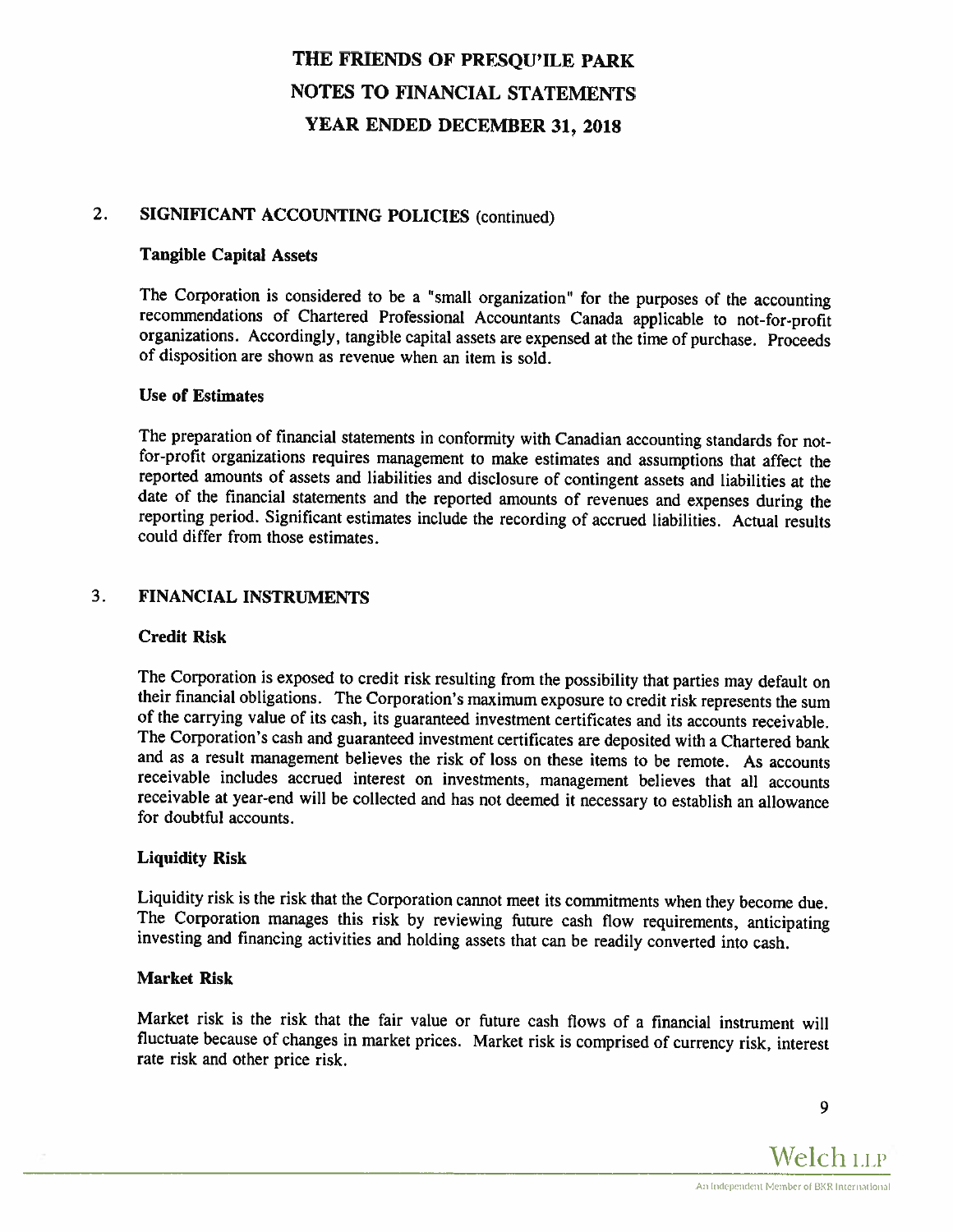## 3. FINANCIAL INSTRUMENTS (continued)

### Currency Risk

Currency risk refers to the risk that the fair value of instruments or future cash flows associated with the instruments will fluctuate relative to the Canadian dollar due to changes in foreign exchange rates.

Substantially all of the Corporation's transactions are in Canadian dollars and as <sup>a</sup> result the Corporation is not subject to significant currency risk.

#### Interest Rate Risk

Interest rate risk refers to the risk that the fair value of financial instruments or future cash flows associated with the instruments will fluctuate due to changes in market interest rates.

The Corporation's exposure to interest rate risk arises from its interest bearing investments. The Corporation manages this risk by having prudent investment policies.

#### Other Price Risk

Other price risk refers to the risk that the fair value of financial instruments or future cash flows associated with the instruments will fluctuate because of changes in market prices (other than those arising from currency risk or interest rate risk), whether those changes are caused by factors specific to the individual instrument or its issuer or factors affecting all similar instruments traded in the market.

The Corporation is exposed to other price risk on its equity investments.

#### Change in Risk

There have been no significant changes in the Corporation's risk exposures from the prior year.

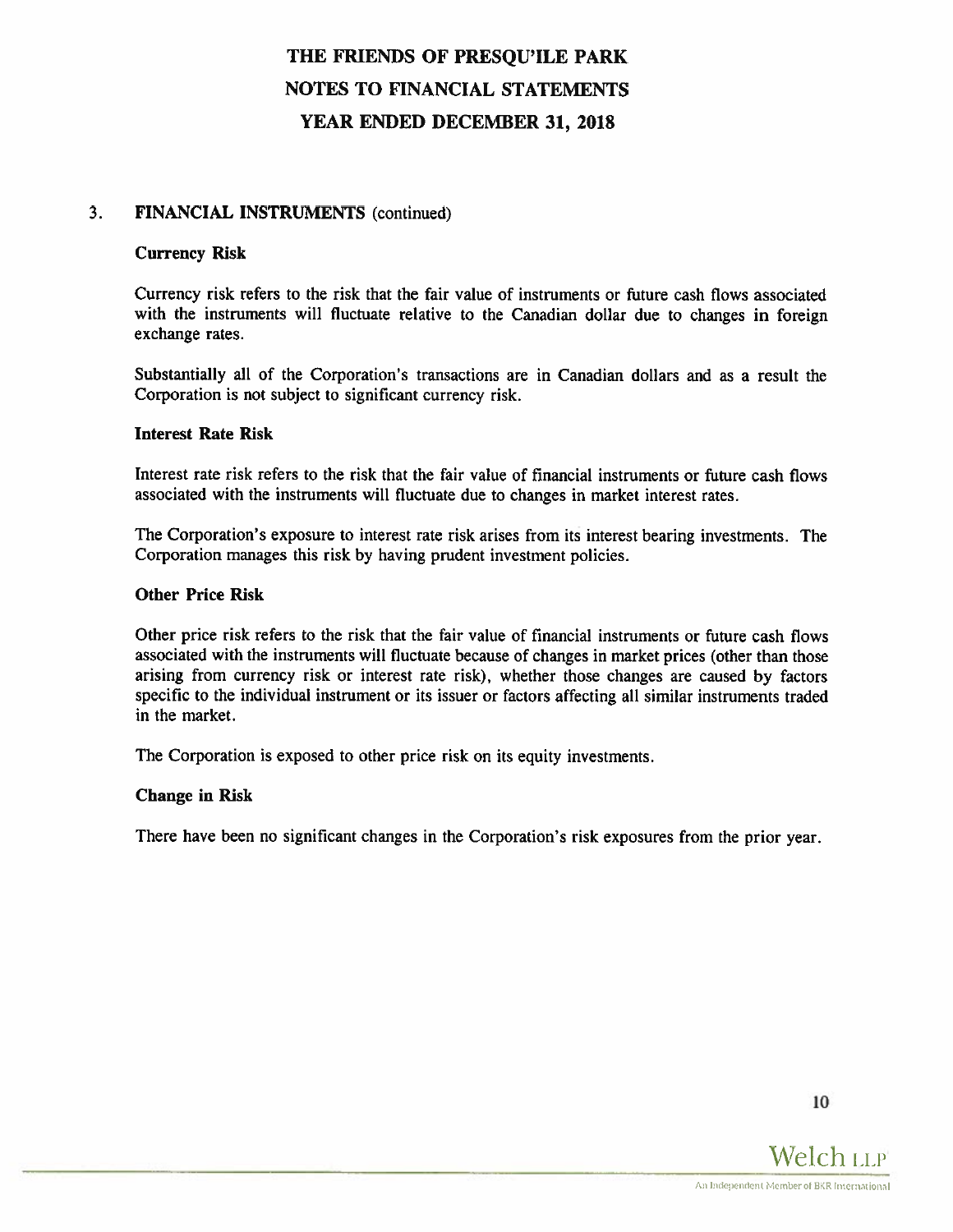## 4. INVESTMENTS

Investments consist of the following:

|                                                                         | 2018            |              |                        | 2017           |
|-------------------------------------------------------------------------|-----------------|--------------|------------------------|----------------|
|                                                                         | Market<br>Value | Cost         | Market<br><b>Value</b> | Cost           |
| <b>Canadian equities</b>                                                | 123,275<br>S    | 113,894<br>S | 130,991<br>S           | 108,554<br>\$. |
| <b>Guaranteed Investment Certificates</b><br>- 0.623% one year cashable |                 |              |                        |                |
| maturing March 28, 2018<br>- 0.5% one year cashable                     | \$              | \$           | 70,000<br>S.           | 70,000<br>\$   |
| maturing April 23, 2019                                                 | 60,000          | 60,000       |                        |                |
|                                                                         | 60,000          | 60,000       | 70,000                 | 70,000         |
|                                                                         | \$<br>183,275   | 173,894<br>S | 200,991<br>S           | \$<br>178,554  |

# 5. DEFERRED CONTRIBUTIONS - 25TH ANNIVERSARY ENVIRONMENTAL FUND

Deferred contributions consist of amounts received from donors which were designated for specific projects. During 2018, changes were as follows:

| <u>2017</u>                                  |
|----------------------------------------------|
| 52,629<br>\$                                 |
| 1,535                                        |
| (1,678)                                      |
| 52,486                                       |
| 2018<br>52,486<br>3,200<br>(2,340)<br>53,346 |

The Board must use this fund for the designated purpose.